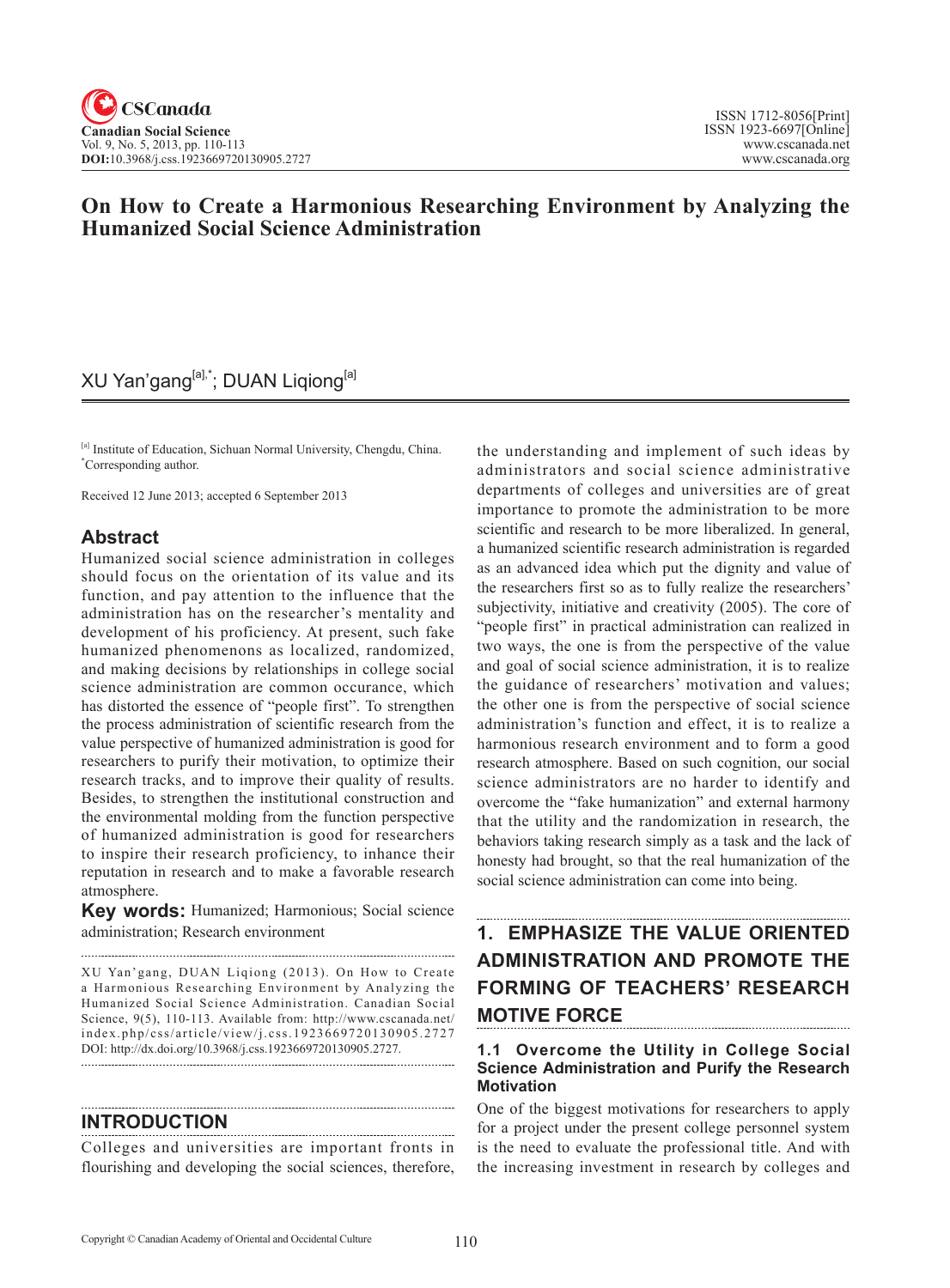the rising rewards, some teachers' application is tightly bound to the financial assistance and rewards. Under this circumstance, the initiative of teachers to apply and negotiate the projects and outlays goes without saying. In many negotiations alike, our administrators will bias in their decisions, so brought forth the equality, distribution, rotation and special care in the research chances. Obviously, such kind of "localized humanization" deprived the right of quite a lot of teachers engaging in research, and made teachers misunderstood the essence of research, and induce some "impure" motives. As a social science administrator, to solve such problems, firstly is to complete the project report system, make efforts to make the aim of open, fair and justice, make everyone equal in chances, and we have to try our best to put their main concern in the selection and demonstration of the project, and the display of the speciality of research and the ability of the researchers. Secondly, it needs to get rid of traditional administration mode of information transmission, and widen the project reporting channels, pay particular attention to construct the platforms which organically combined theory research and social practice, provide teachers with more research opportunities, and the more chances that can exam and use their knowledge and discover new research issues. Thirdly, we have to pay attention to the team-building, to integrate research sources, so to make teachers who have research abilities find their place to exert their expertise; and make them experience the research atmosphere in a team, to improve their abilities and inspire the inner interest to do research.

#### **1.2 Resolve the Formalization in the Intermediate Inspection and Optimize Research Tracks**

Intermediate inspection is one of the necessary measures of so called "proceduring", whose main purpose is to supervise teachers' research. By the means of knowing the progress, adjusting research idea tracks and make suggestions to improve or new strategy, the project is guaranteed to be finished smoothly and expectly. However, some of our teachers arranges their research schedule randomly even not scheduled after the project was permitted. That makes a extremely wrong conception that to report a project for the purpose of report, and working in a harsh to finish the project. Hence such teachers and some strange phenomenon that violated the research rules existed to cope with the intermediate inspection.

#### **1.2.1 Fake Information**

Fake information refers to researchers who didn't pay much attention to their researches and take some research procedure as a substitute of a stage result to disguise in the intermediate inspection, such as taking literature review as research overview, survey as report. They often generalize, magnify, or fuzzification and proceduralized, even took other teacher who does not in the research group or some research result does not belong to the topic as part of their work.

#### **1.2.2 Making Excuses**

Making excuses refers to the rascally behaviors that when the project is not carried on as planed, the researcher making excuses to avoid negative influences follows the cancel of project, and continue his research. These researchers often impute his schedule delay on tedious administrative works, heavy teaching tasks, fund shortage, not enough time, other crew's delay and incoordination of the team, etc. They seldom review their own research plan and idea tracks, seldom check their own research strategy and method.

We often try to understand and support teachers' work, and hoped to push forward their research by the means of humanity and tolerance in order not to discourage teachers' initiative to do researches, as well as give them a chance to adjust. The fact is, this kind of "randomized humanity" is not as good as we expected, we can't guarantee the quality of research by formalized intermediate inspection. Therefore, social science administrators can build up a project progress tracing system by research administration system, and remind the researcher some important information like his plan, progress, and time left; we can adopt some formal process in outlay management system like "prepayment of project budgets", "permissions to phrased results", to urge the researcher research in a more clear thought, and help us to get more clear information about the research. We can encourage teachers to form the conscious research conception and self-control of research progress, and by the means of perfect and formalize the intermediate inspection system to reduce the formalism and relationship in project supervision.

#### **1.3 Overcome the Phenomenon of Deal With the Project Closing and Improve the Research Quality**

With the increasing attentions are put on the social science research, and the strengthening of incentives, projects approvals are increasing, thus the problems of project closing are becoming sever accordingly and the quality of research is not guaranteed. On the one hand, based on the purpose of encouraging teachers to carry out researches and promote the social science research, universities reinforced the fund assistance for researches and carries out some projects for the young teachers intended to discover talents, and some project to integrate the research strength and to be more competitive for new and big projects. However, due to the fact that some young teachers burry heavy teaching tasks and are new to the academic research, they are not formed an individual and unique field of their own, so that there are some anticlimax-style research, some just-to-finish-the-job works. This is not ideal for administrators. Additionally, some young teachers are mainly work on themselves, displayed weak team-work ability, and makes the situation of swashed and make-up research, and low team cohesiveness. On the other hand, because of the broaden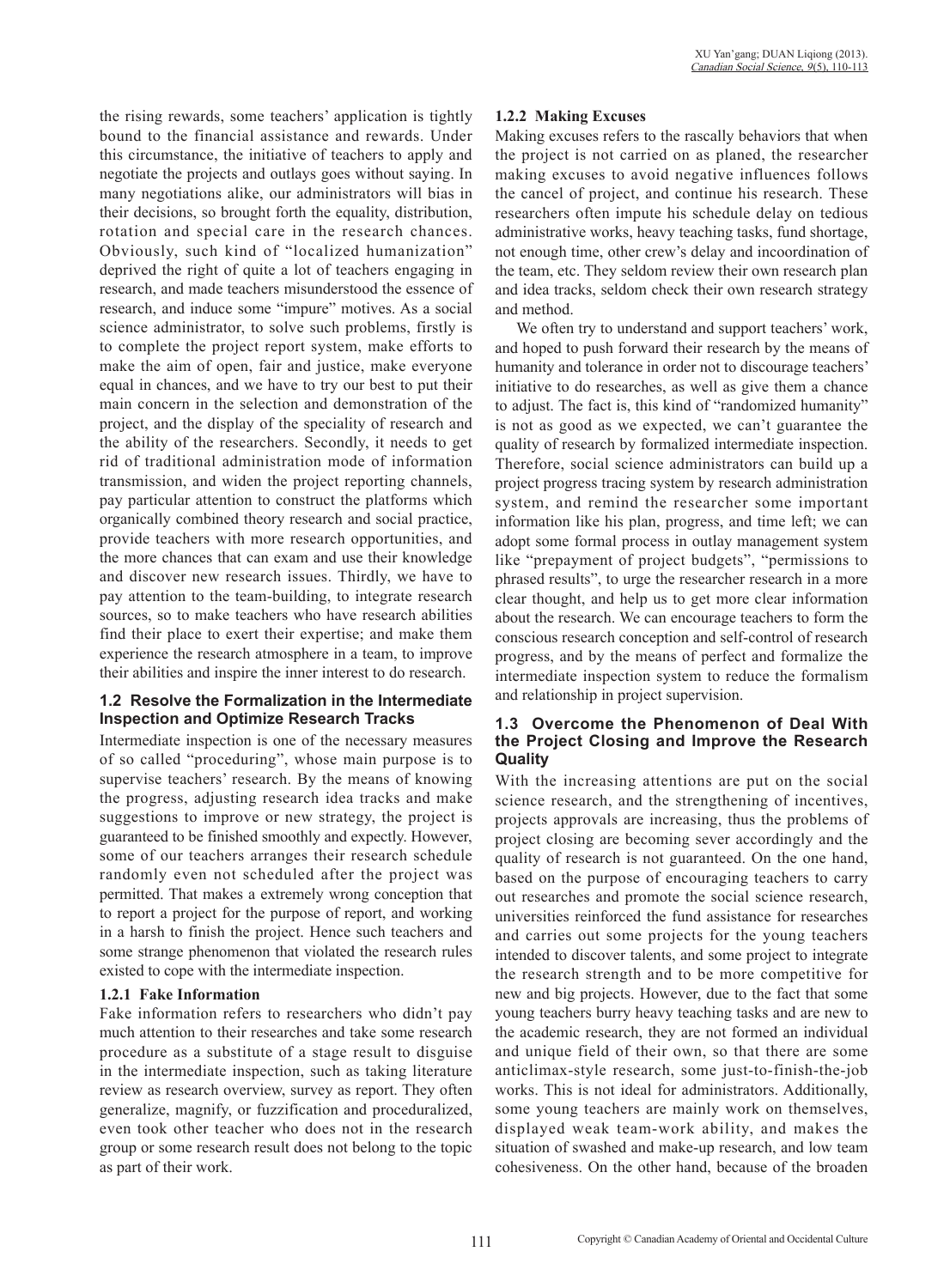of research tunnels; some teachers are taking several projects of different levels. Under this circumstance, some teachers think highly on important projects and look down on less important projects, use one result to cope with several projects, and pay attention on the quantity rather than the quality. For administrators like us, we are inevitably to show sympathy and help them in actual actions, thus comes the so called "relationship humanity" in the administration, and shows as not strict in project closing, and prolong the project deadline at will. To really foster teachers' abilities and encourage them taking more and better researches, social science administrators firstly have to regular the approval of academic journals, try our best to make research results worth their cost, and say no to waste research resources and muddle-through phenomenon brought by the worthless rubbish essays. Secondly we have to adopt the closing system including the inspections and evaluate by administrators, and final judgment by experts and publicities. By some indicators like checking the uniformity of the closing result and estimated result in report, the correlation between the result and the project reported, and the innovation and influence of research results, we can identify the fake research and encourage the real research.

# **2. VALUE THE FUNCTION ORIENTATION OF SOCIAL SCIENCE RESEARCH ADMINISTRATION, AND PROMOTE THE FINE RESEARCH ATMOSPHERE AMONG TEACHERS**

#### **2.1 Overcome the Negative Effect of the Research Incentives and Inspire the Researchers Research Proficiency**

Exam, evaluate and rewards are important parts of social science research administrations, and effective measures to inspire teachers to do researches. However, administrators are unable to reach its biggest effect when adopting such measures under the theory of inspiration. As to the inspiration thread, there isn't an inspiration system. For example, phrase rewards and single rewards from the approval of a social science research to its closing and the incoherence weakens the embodying of the effect of rewards coherence. Another example, the important attached to the beginning and less valued for the end of a social science evaluating, and evaluating by the result rather than the process, are both neglected the dynamic wholeness, and doesn't dealt well with the relation between the point and surface, which is unsuitable for the improving of research initiativity of teachers. As to the degree of rewards, we didn't follow the principle of moderation. While we rewarded the outstanding teachers, we were discouraging the common teachers.

So this system doesn't meet the need of all the teachers. For example, we repeatedly reward the excellent results, but neglected the proper and encouraging rewards for the fine results; we pay much for the first class discipline but less for the other disciplines; we reward the papers published on some pointed journals and do it for a long time, but we neglected other journals and presses with the same influence. As to the forms of the rewards, there is a phenomenon that we prefer material rewards than mental rewards; some teachers are full of material enjoyment but lack of the spirit of pioneering and dedication thus makes the research itself lacking the powerful spiritual pillar and positive value power. For we administrators, we firstly have to make the most of competitive mechanism to weaken the competition among individuals and strengthen that among the groups, to substitute the isolated work with team work, to shift project from miniaturized to scaled, and turn the low leveled repeat research to high leveled break-through research. Secondly, we have to perfect the check and evaluation system, combine the quantitative ones with qualitative ones, bond the evaluation of individuals and the group; we have to overcome the absolutization and one-sidedness, avoiding the research personnel's self-interest orientation and fickleness. Thirdly, we have to regular the incentive system and to be all-covered, set an proper inspiration goal and the strength it when it works, and handle well the relation between mental rewards and material rewards (2006), so that we can promote the free development of teachers' research proficiency and the realization of their self-worth.

#### **2.2 Overcome the Forming of Negative Research Images and Improve the Research Personnel's Credit**

People are the main body of the research activities, and the decisive factor. One of the key clues of the humanity of social science research administration is to value, care and cultivate the talents, i.e. by the means of effective administration to boost the initiative, enthusiasm and creativity of research personnel, and by the means of fine research credit and research image to boost the overall and free development of the researchers, and to help the developing of university's research strength and the form of its research characteristics. In the actual social science administration, policy based development is obviously superior than the individual's development in the forming of research image, and the influence of policy publicity is stronger is bigger than that of individuals, added the administrative protect is more obvious than that of the researchers. For example, we always for the rigid needs when we construct a subject, and appoint the personnel, set the direction, and give repetitive assistance to the project and artificial encouragement for the awards, those behaviors are departed from the normal route and reasonable space of the subject and personal development. When we set examples of the research publicity, we often